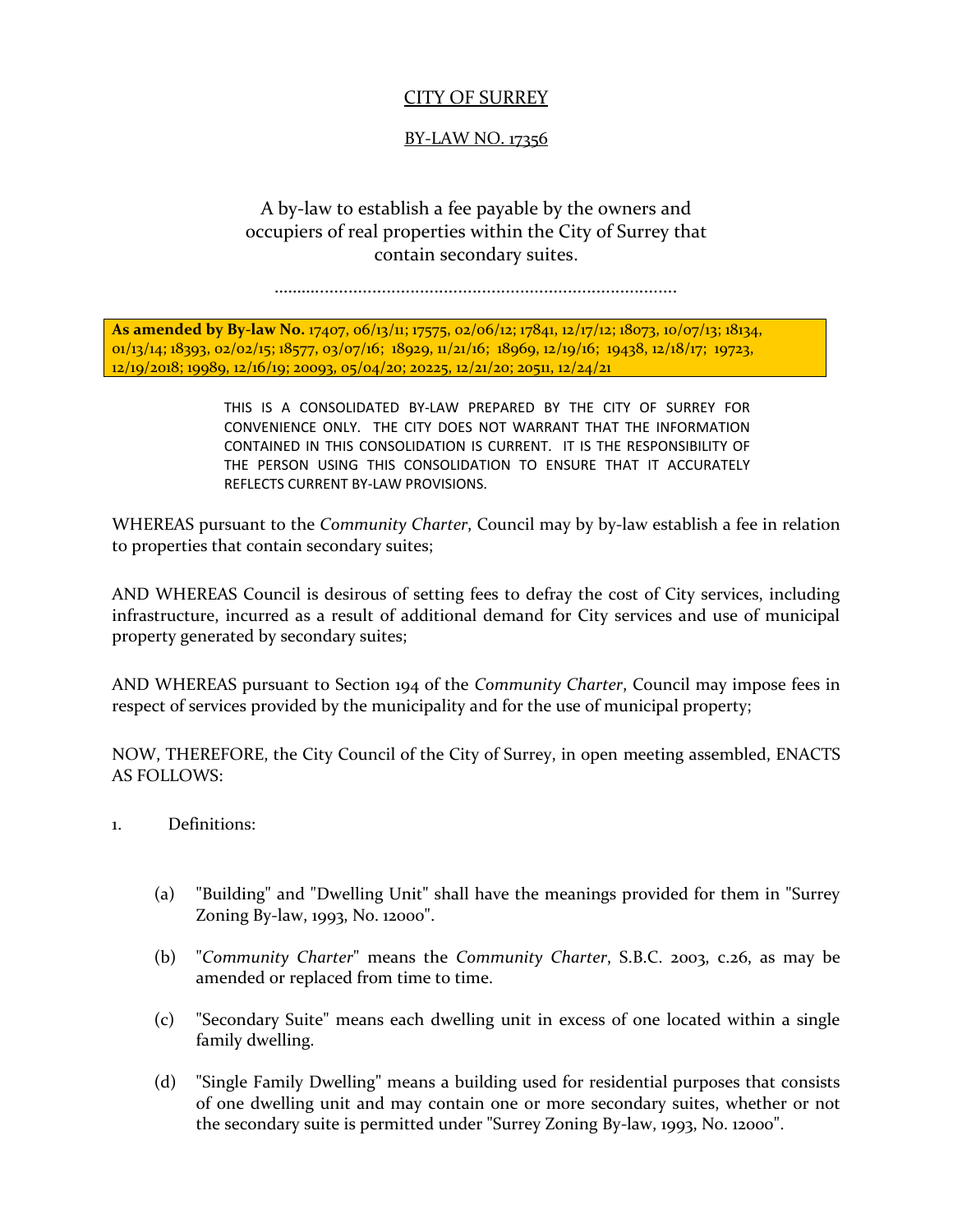- 1.1 An owner of real property that contains one or more secondary suites shall notify the City in the form and manner established by the Collector, of the existence of each secondary suite on the property.
- 2. An annual fee shall be payable by the owners or occupiers of real property that contain one or more secondary suites to defray the cost of City services, including infrastructure, and incurred as a result of additional demand for City services and use of municipal property generated by secondary suites.
- 3. The amount of the secondary suite service fee payable under Section 2 of this By-law shall be \$717.62 per unit.
- 3.1 Effective February 1, 2014, where a secondary suite has been installed on any land or premises without the notification to the City required under Section 1.1, a penalty fee of one thousand dollars (\$1,000.00) per secondary suite will be added to the secondary suite service fees levied against the property under this By-law. This penalty fee shall form a charge upon the lands on which the secondary suite is located and may be recovered in the same manner and by the same means as overdue taxes. Any amounts remaining unpaid on December 31 in any year will be added to the property tax levy of the property upon which the secondary suite is located and will be subject to the same interest rate and collection process as overdue property taxes as legislated in the *Community Charter*.
- 4. The secondary suite service fees imposed by this By-law shall be payable in advance on the 1st day of January in each year and subject to a penalty of five per centum  $(5%)$  if paid after July 2nd and subject to an additional penalty of five per centum (5%) if paid after September 2nd.
- 5. All accounts for secondary suite service fees imposed under this By-law shall be due and payable at the office of the Collector at the City Hall in the City of Surrey, or payable to such other person or persons who may be authorized by the Council, from time to time, to receive payments on behalf of the City.
- 6. The secondary suite service fees imposed under this By-law shall form a charge upon the lands on which the secondary suite is located and may be recovered in the same manner and by the same means as overdue taxes. Any amounts remaining unpaid on December 31 in any year will be added to the property tax levy of the property upon which the secondary suite is located and will be subject to the same interest rate and collection process as overdue property taxes as legislated in the *Community Charter.*
- 7. No repayment for any secondary suite service fee shall prevent the amount of any increase being charged to and collected from any owner or occupier of any real property containing a secondary suite.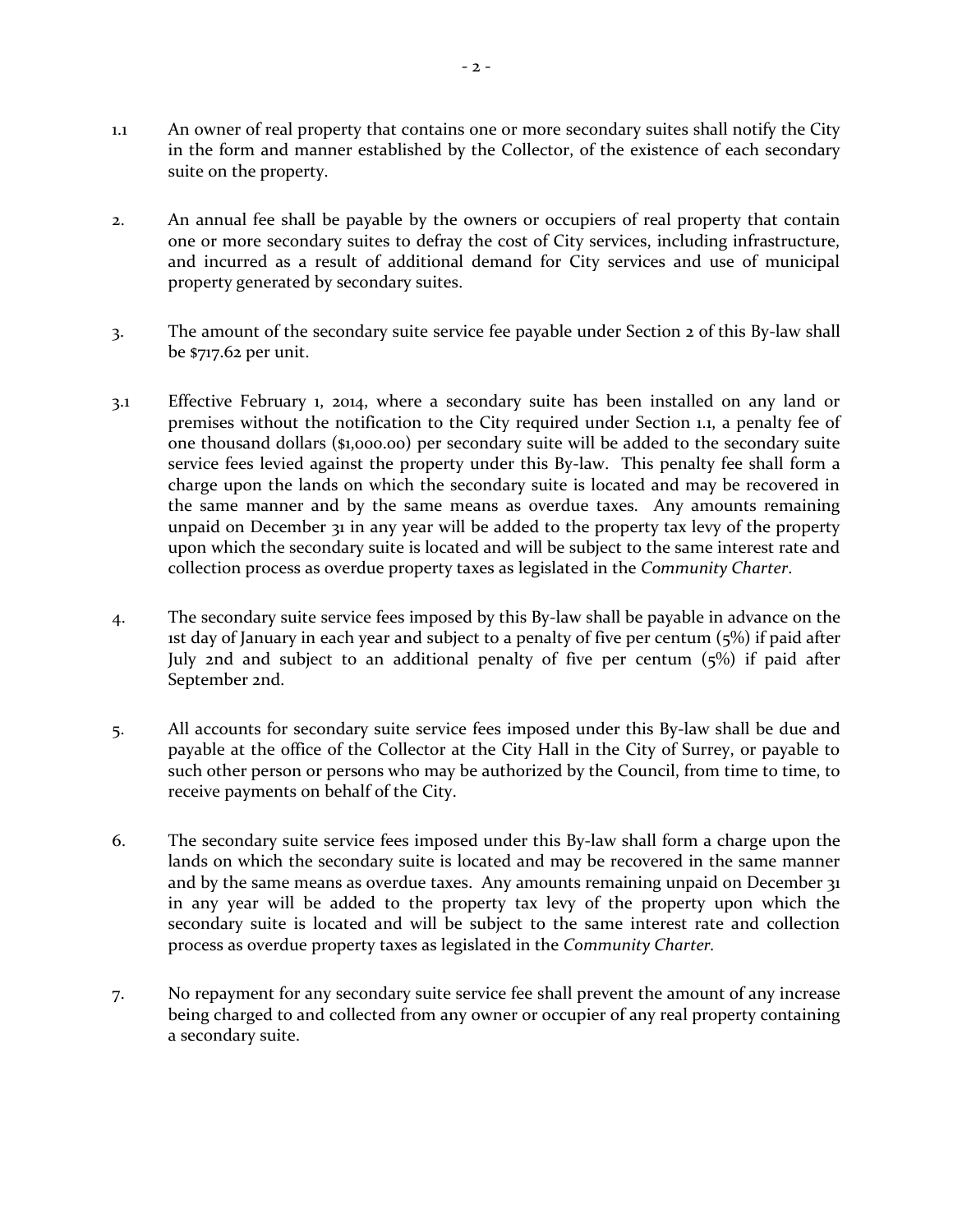- 8.0 Where a secondary suite is identified on any land or premises after the first day of January in any year and the secondary suite is permitted by the applicable zoning, the fees pursuant to this By-law shall be calculated as follows:
	- (a) For newly constructed premises or dwelling units, the fee for that year shall apply six months from the date of issuance for the building permit and the full annual fee according to Section 3 of this Bylaw shall be prorated by the number of days in the full months remaining in the calendar year in which service starts.
	- (b) In the case of a parcel of land or premises to which the fee is determined applicable during the year, the fee for that year shall apply from the date service is determined and the full annual fee according to Section 3 of this Bylaw shall be prorated by the number of days in the full months remaining in the calendar year in which service starts.
- 8.1 Where a secondary suite is identified on any land or premises after the first day of January in any year and the secondary suite is not permitted by the applicable zoning, the full amount of the annual fee in Section 3 shall be imposed for that secondary suite.
- 8.2 Where a secondary suite is removed from any land or premises after the first day of January in any year, the fees pursuant to this By-law shall be adjusted as follows:
	- (a) If the secondary suite was permitted by the applicable zoning, the fee for that calendar year shall be reduced by an amount prorated by the number of days in the full months remaining in the calendar year after the removal is confirmed by the City.
	- (b) If the secondary suite was not permitted by the applicable zoning, the fee for that calendar year shall not be reduced.
- 9. For the purpose of billing and collecting of the secondary suite service fees fixed by this By-law, the Collector is authorized to include the fees with the annual property tax bill provided by the City, subject to the dates fixed by the Council for payment of annual property taxes coinciding with the dates for payment fixed by this By-law.
- 10. Where a billing for a secondary suite service fee is included with any billing for another service provided by the City, all payments received on account of the joint billing shall be applied by the Collector to the services included in the joint billing in proportion to the respective amounts of the secondary suite service fees pursuant to this By-law and the other charges or rates included in the joint billing.
- 11. Where a penalty addition is applied to any outstanding amount of the total of any joint billing, the penalty addition shall be applied in proportion to the respective amounts of the outstanding secondary suite service fees pursuant to this By-law and the other charges or rates included in the joint billing.